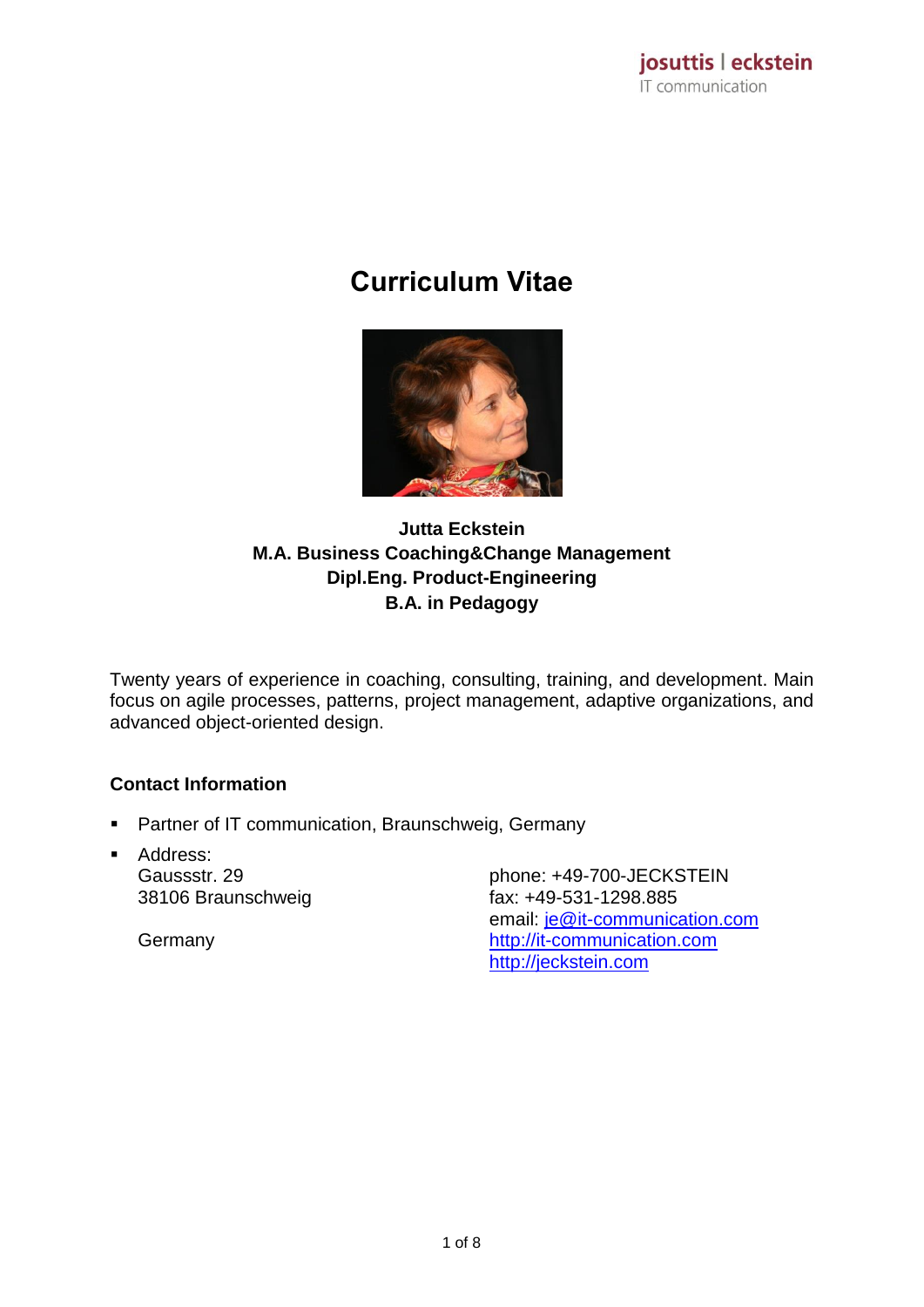#### **Competence**

- Organizational coaching
	- Coaching middle and top management on their journey to an agile organization
	- Helping teams implement agility as well on the organizational level
- Process coaching
	- Agile (software) development in large and distributed environments, that is scaling agile processes
	- Introduction and establishment of an agile software development process (XP, Scrum, Lean Software Development, Crystal Methodologies, FDD, ...)
	- Review and improvement of an existing software development process
- **Project management:** 
	- Project monitoring and kick-off
	- Customer relationship
	- Team coaching: Improve the communication structure in your team
	- Risk management
- **Quality assurance:** 
	- Process review with the focus on better delivery, collaboration, communication and teamwork
	- Assessing the established software development
	- Improving the code and design by using patterns, refactoring, reviews, heuristics and metrics
	- Testing strategy for all development stages: module (unit), system (integration) and acceptance (functional)
- **Retrospectives:** 
	- Improve your development process during project development
	- Reflect on your last project and learn from it
- Trainings / Workshops:
	- Customized seminars
	- Public trainings
	- Education for trainer and teachers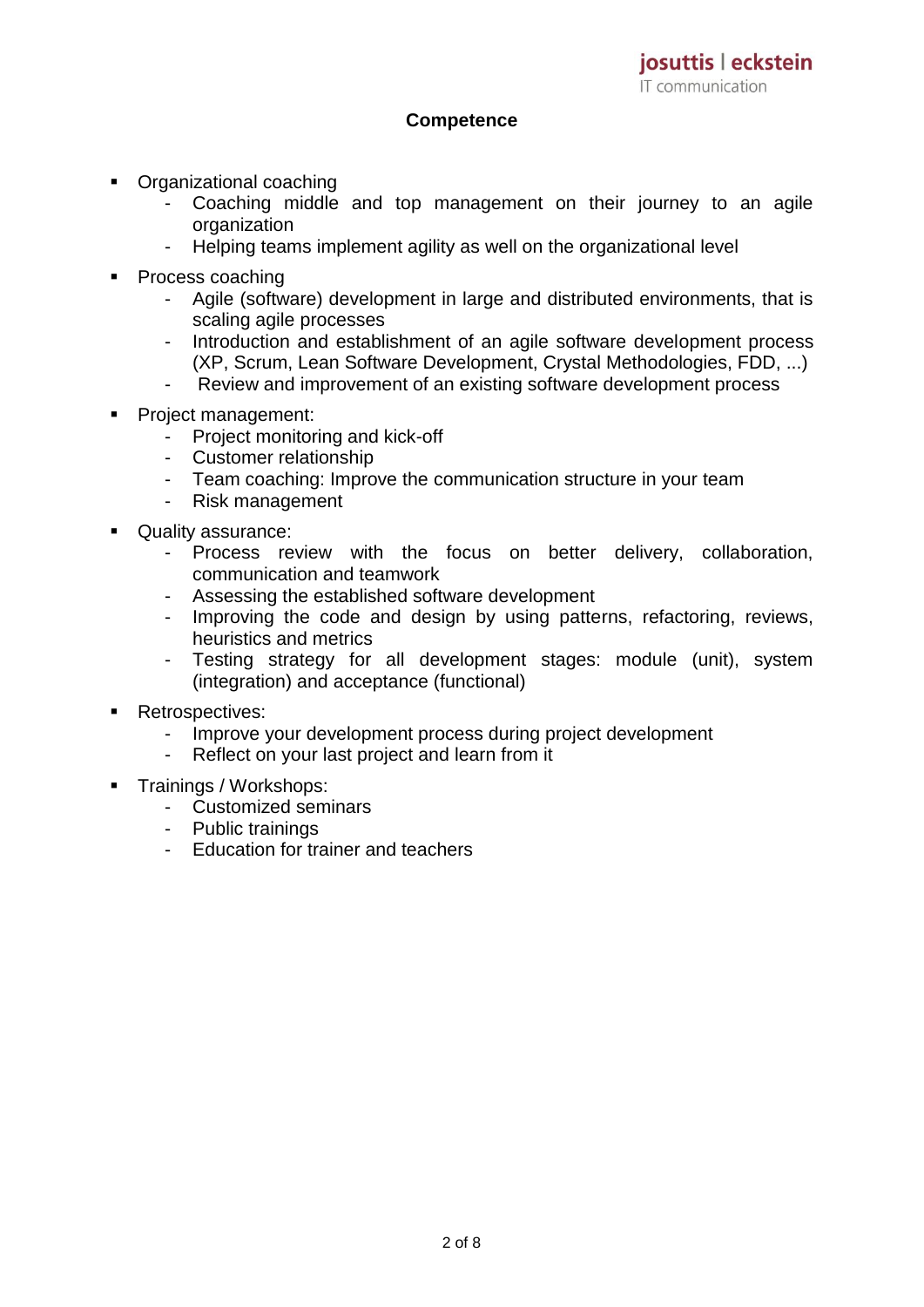#### **Career Summary**

#### 10/1998 – present

indepedent coach, consultant, and trainer in the area of agile processes and adaptive organizations

- Coach for establishing an agile organization for a governmental organization
- Coach for implementing company-wide agility (across all departments) for a private bank
- Coach for an agile transition in a large-scale and cross-located environment in investment banking (Hamburg and London)
- Coach for the Scrum Masters in a large-scale agile project for a B2C system (HTML, XML, CSS, Angular JS)
- Coach for middle and top management in order to establish conditions that enable agility on the organizational level for a large corporation in the medical sector
- Coach for middle and top management on their way to becoming an agile organization for a mid-sized ERP provider
- design and realization of trainings and workshops on the topic of introducing agile development and other subject matters such as project management, planning, agile development for large and distributed projects
- coach for strategically establishing agile processes within an organization focused on multimedia development, spread over several sites in Germany
- process coach for creating and establishing an agile process both for (embedded) software and hardware development for an enterprise in mechanical engineering where sites in China, Singapore, Switzerland, and USA were involved
- realization of an education on teaching and facilitation techniques for for professors and teachers in Denmark
- process coach for creating and establishing an agile process with the focus on Scrum and extreme programming for an embedded telecommunication development project spread over Austria, Czech Republic, Hungary, Germany, and the United Kingdom
- project coach with the focus on agile development for an embedded traffic control project spread over Austria, Czech Republic, Germany, and Hungary
- facilitation of many retrospectives for improving the established software development process for different companies all over Europe
- coach for creating and establishing an iterative and incremental process as an enterprise wide process in a German bank software shop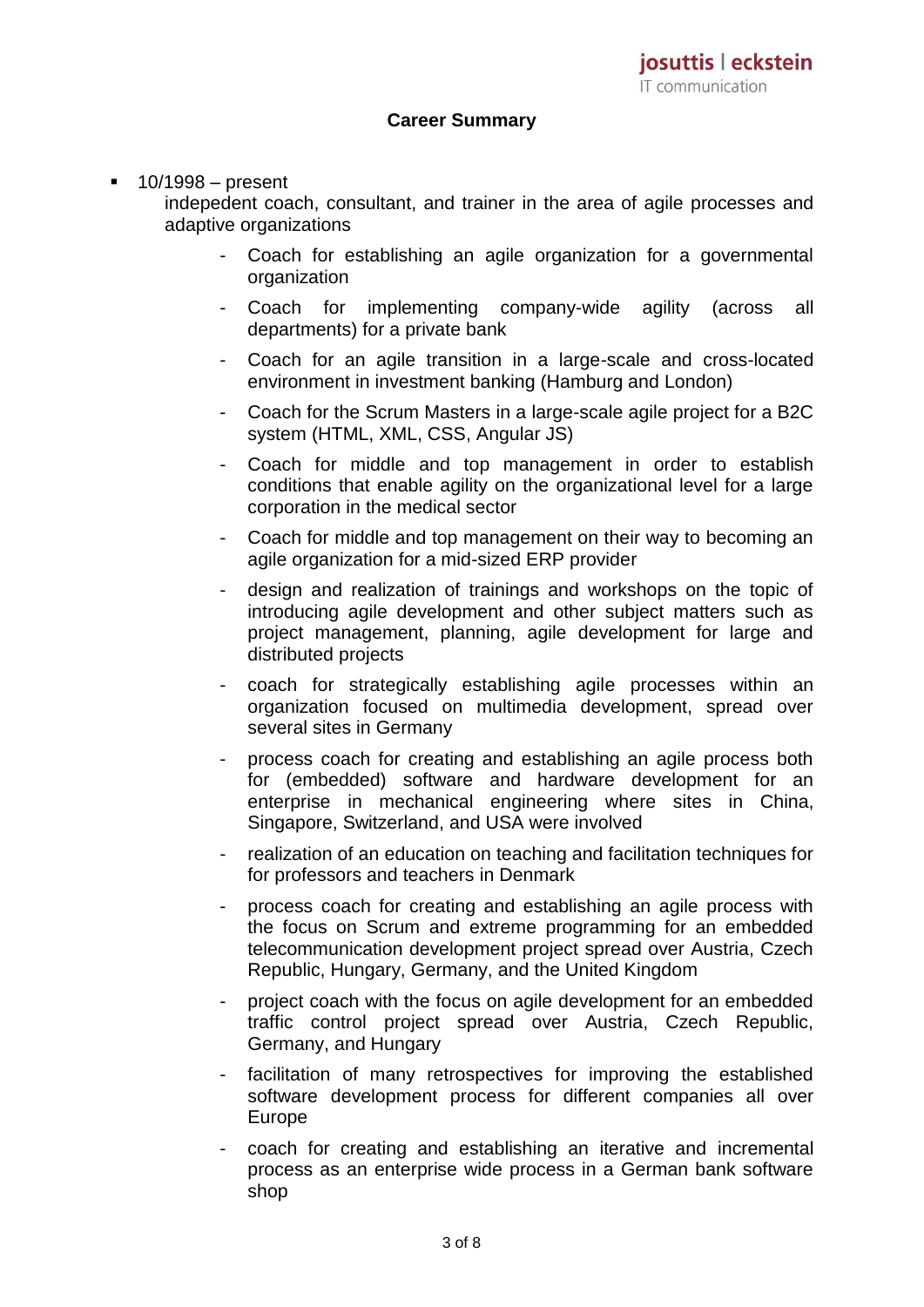- project coach with the focus on setting up an agile process for a large J2EE project in an insurance consulting company in Germany
- team and project management coach with the focus on defining and establishing an agile process and on quality assurance for a document management system at a German automobile company
- development process and customer relationship coach with the additional focus on quality assurance in an international Extreme Programming team at a German life insurance company
- development agile process coach with an additional focus on team communication for a large mission-critical J2EE project at a German bank software shop
- development of a Capacity- and Availability Management-System with an international team for a Swiss bank
- design and realization of different training courses in Germany, Spain and UK; topics: Extreme Programming, Advanced Design, Programming Languages (Java, Smalltalk), OOAD (UML, UP, RUP), **CORBA**
- $-07/1997 09/1998$

employed by Integral Development GmbH in Munich, Germany as a senior consultant and trainer

- development of a Risk-Management-System with an international team for exotic financial instruments (derivatives) for a German bank; method used: UML (Booch / Rumbaugh / Jacobsen); development environment: Rational Rose, Finance-Framework UFS (Universal Finance Server), VisualWorks Smalltalk, SQL Server
- design and realization of the following training courses in Germany, UK and USA:
	- Smalltalk in connection with the Universal-Finance-Server UFS
	- object-oriented analysis and design with OBA (Object Behavior Analysis) and RDD (Responsibility Driven Design) by using UML
- 01/1995 06/1997
	- employed by ParcPlace Systems GmbH (now Valtech) in Munich, Germany as a consultant and trainer
		- support in the design and implementation of a Warehouse Information System for a German automobile supplier; method used: OBA (Object Behavior Analysis); development environment: VisualWorks
		- coaching for the implementation of a Project Planning and Controlling System for a German automobile manufacturer; development environment: VisualSmalltalk
		- Different consulting support in the automobile- and finance industry.
		- *"Firefighting Support"* in design as well as in implementation
		- design and realization of the following training courses in Austria, Germany, Hungary, Switzerland, Slowenia, UK, and USA:
			- object-oriented concepts
			- Smalltalk for engineers, from basics to advanced
			- Smalltalk applications in the internet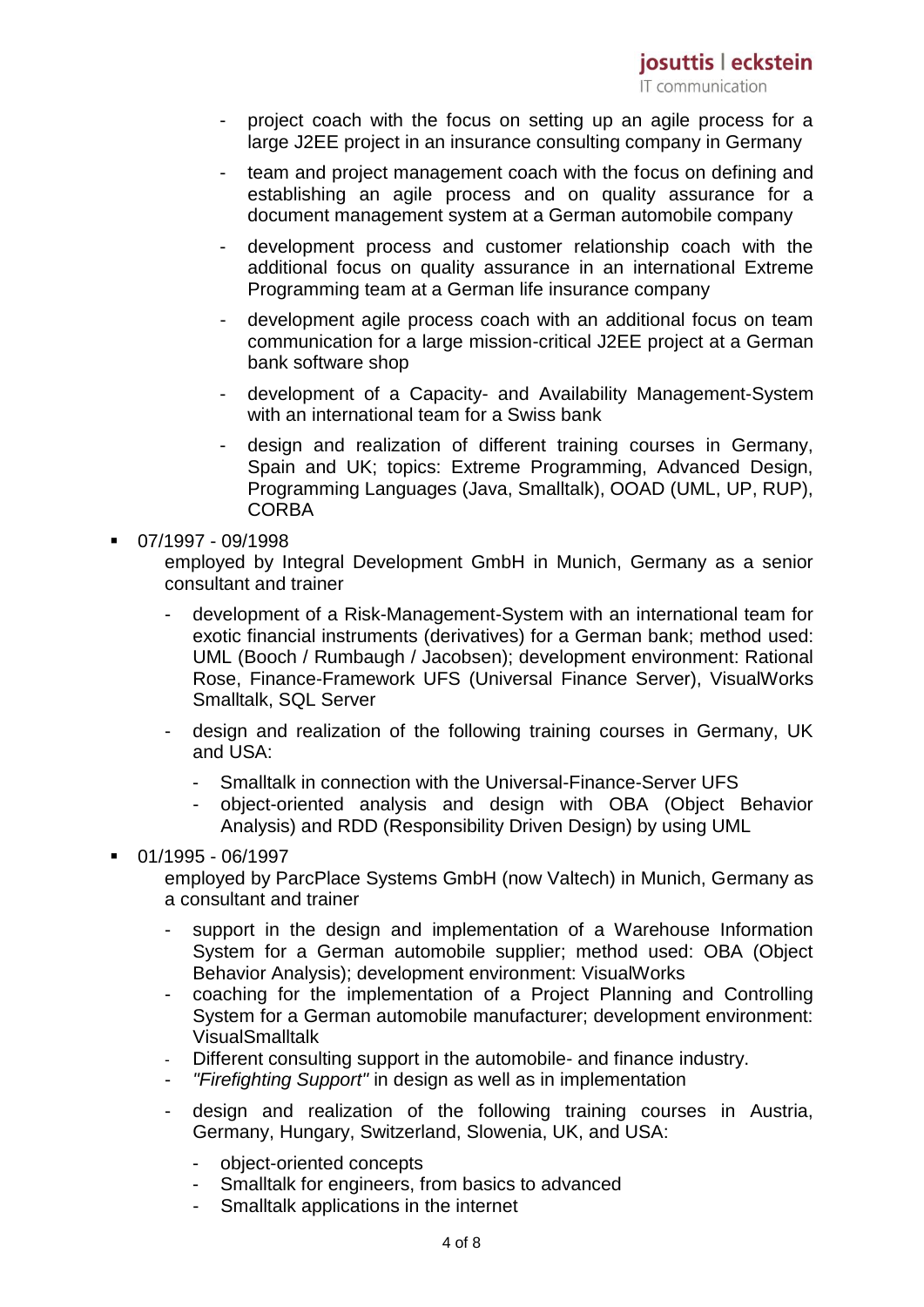$-05 - 12/1994$ 

employed by BCI - Bank Consulting International GmbH in Munich, Germany as a system architect

- design and implementation of a Risk-Management-System for German bank as a client/server solution; method used: OMT (Rumbaugh); development environment: Paradigm Plus, DialogBuilder (Graphical User Interface Builder), C++, Oracle, AIX
- system analysis and implementation of an information system for German leasing companies; method used: OOA/D (Booch); development environment: Enfin-Smalltalk, Windows
- 05/1992 04/1994

employed by IN GmbH in Konstanz, Germany in the areas of training, engineering and consulting

- development of a Hypertext System for a German computer manufacturer; development environment: TeleUSE (Graphical User Interface Builder), OSF/Motif, C++, AIX
- design and implementation of a Support Tracking System; method used: OOA/OOD (Coad/Yourdan); development environment: ODBMS O2, **SunOS**
- design and implementation of a Simulation System for a Swiss power plant; method used: OOA/OOD (Coad/Yourdan); development environment: TeleUSE (Graphical User Interface Builder), ODBMS O<sub>2</sub>, HP-UX
- design and realization of the following training courses:
	- C++
	- object-oriented databases
	- X-Windows Systems and OSF/Motif programming
- $-02 07/1991$

during the study practical experience while working for Hanhart Comtech GmbH & Co. KG in VS-Schwenningen, Germany

- system analysis (SA/SD) in the field of inhouse communication
- developing of manuals for inhouse communication systems
- $-02 09/1990$

practical term at Metatech GmbH in St. Georgen, Germany

- design and realization of a Management-Information-System as a client/server-solution for a computer manufacturer; development environment: Grit (Graphical User Interface Builder), C++, RDBMS Ingres, DOS
- pilote installation and onsite customer support in London, UK and Vienna, Austria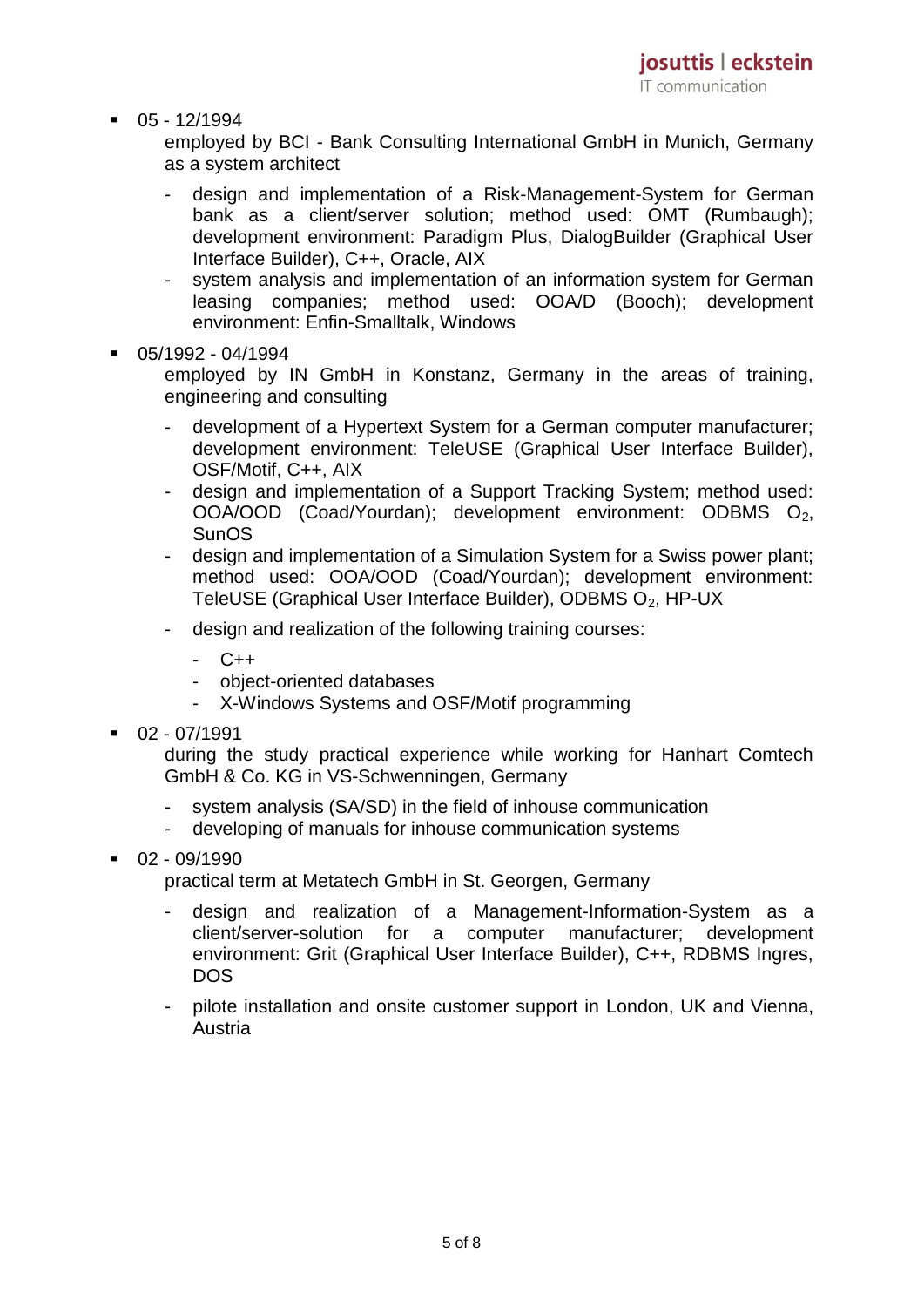### **Publications and other Engagements**

- Certified as Human System Dynamics Professional
- In 2011 elected into the [Top 100 most important persons of the German IT.](http://www.computerwoche.de/g/top-100-die-wichtigsten-persoenlichkeiten-in-der-deutschen-itk-landschaft,102088,88)
- **Books:** 
	- *Company-wide Agility with Beyond Budgeting, Open Space & Sociocracy: Surviving & Trhiving on Disruption*, CreateSpace. 2018
	- *Retrospectives for Organizational Change*, Leanpub, 2014-2015
	- *Diving for Hidden Treasures: Uncovering the Cost of Delay in the Real Value in Your Project Portfolio*, co-authored with Johanna Rothman, Pragmatic Ink, 2014
	- *Agile Softwareentwicklung in großen Projekten: Teams, Prozesse und Technologien - Strategien für den Wandel im Unternehmen*, dpunkt.verlag, Heidelberg, 2011.
	- *Agile Software Development with Distributed Teams: Staying Agile in a Global World*, Dorset House, New York, 2010.
	- *Agile Softwareentwicklung mit verteilten Teams*, dpunkt.verlag, Heidelberg, 2009.
	- *Agile Software Development in the Large – Diving into the Deep*, Dorset House, New York, 2004.
	- More books as contributor or editor, see <http://jeckstein.com/index.php/publications>
- Articles, talks, see<http://jeckstein.com/index.php/talks-papers-etc>
- Member of the Agile Alliance Non-Profit Organization. The organization, which supports agile development. Member of the board of directors from 2003 till 2007.
- Member of the IEEE Workgroup 1648, which defines recommendation practices for Establishing and Managing Software Development Efforts Using Agile **Methods**
- Member of diverse program committees, see <http://jeckstein.com/index.php/conferences>
- **Certified Scrum Master (December 20, 2004)**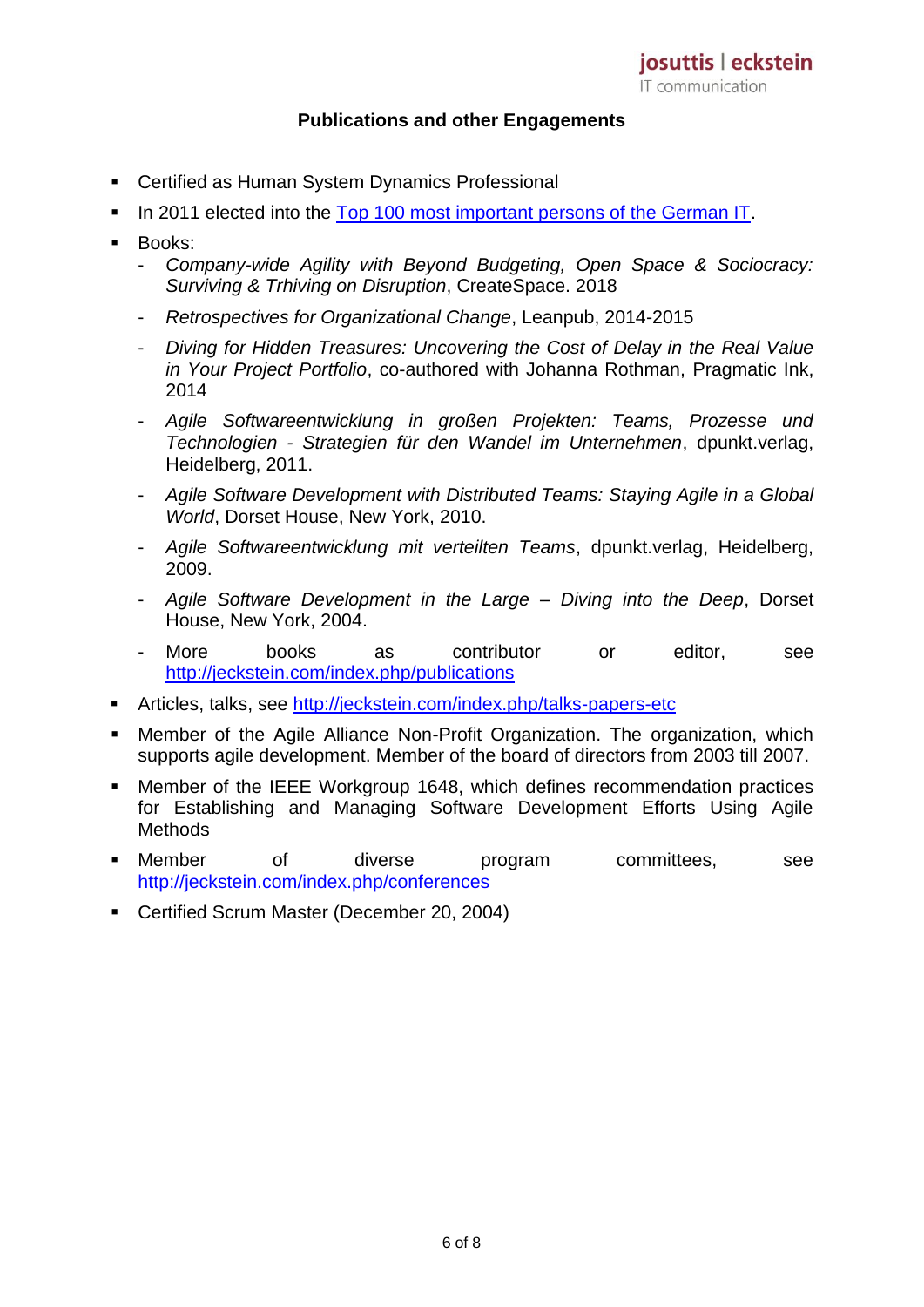**Customers (excerpt)**

- AutoScout24, Munich, Germany
- Berenberg, Hamburg
- **Bison Ag, Sursee, Switzerland**
- **BMW, Munich, Germany**
- **Bull, Frankfurt, Germany**
- Cegeka (former Adartis), Leuven, Belgium
- Cisco (former Tandberg), Oslo, Norway
- DaimlerChrysler, Stuttgart, Germany
- **-** David, Braunschweig, Germany
- **Deutsche Bank, Frankfurt, Germany**
- **-** Dräger Medical, Lübeck, Germany
- **•** Driebit, Amsterdam, Netherlands
- **DVAG, Frankfurt, Germany**
- **Elektrobit, Braunschweig and Erlangen, Germany**
- **ESI (European Software Institute), Bilbao, Spain**
- **Finalist, Rotterdam, Netherlands**
- **FinanzIT (former DVG), Hannover, Germany**
- **Fraunhoferinstitut ITWM, Kaiserslautern, Germany**
- **HypoVereinsbank, Munich, Germany**
- IBM, Böblingen, Germany
- **ICW Heidelberg, Germany**
- **ILOG Paris, France**
- **Integris, Frankfurt, Germany**
- Kulicke & Soffa Fort Washington PA (USA), Singapore, Suzhou (China) and Berg (Switzerland)
- **E.** Loyalty Partner, Munich, Germany
- **LV 1871, Munich, Germany**
- **Marconi, Frankfurt, Germany**
- **Kallen Mirabeau, Amsterdam, Netherlands**
- **Nokia, Espoo, Finland**
- **•** Oracle, Munich, Germany
- **Pearson Education, UK and Norway**
- Raiffeisen Software Solutions und Service GmbH, Vienna, Austria
- Roche-Diagnostics, Rotkreuz, Switzerland
- **EXE** Siemens, Munich, Germany and Vienna, Austria
- **Siemens Medical, Erlangen, Germany**
- **SIGS-Datacom, Troisdorf, Germany**
- **Software Imaging, Oxford, UK**
- Sybit, Radolfzell, Germany
- T-Systems, MMS, Dresden and Berlin, Germany
- UBS Zürich, Schweiz
- University of Aarhus, Denmark
- University of Gothenburg, Sweden
- Valtech, Düsseldorf, Germany and London, UK
- King, Hamburg, Germany
- E Zend, Stuttgart, Germany
- ZF, Friedrichshafen, Germany